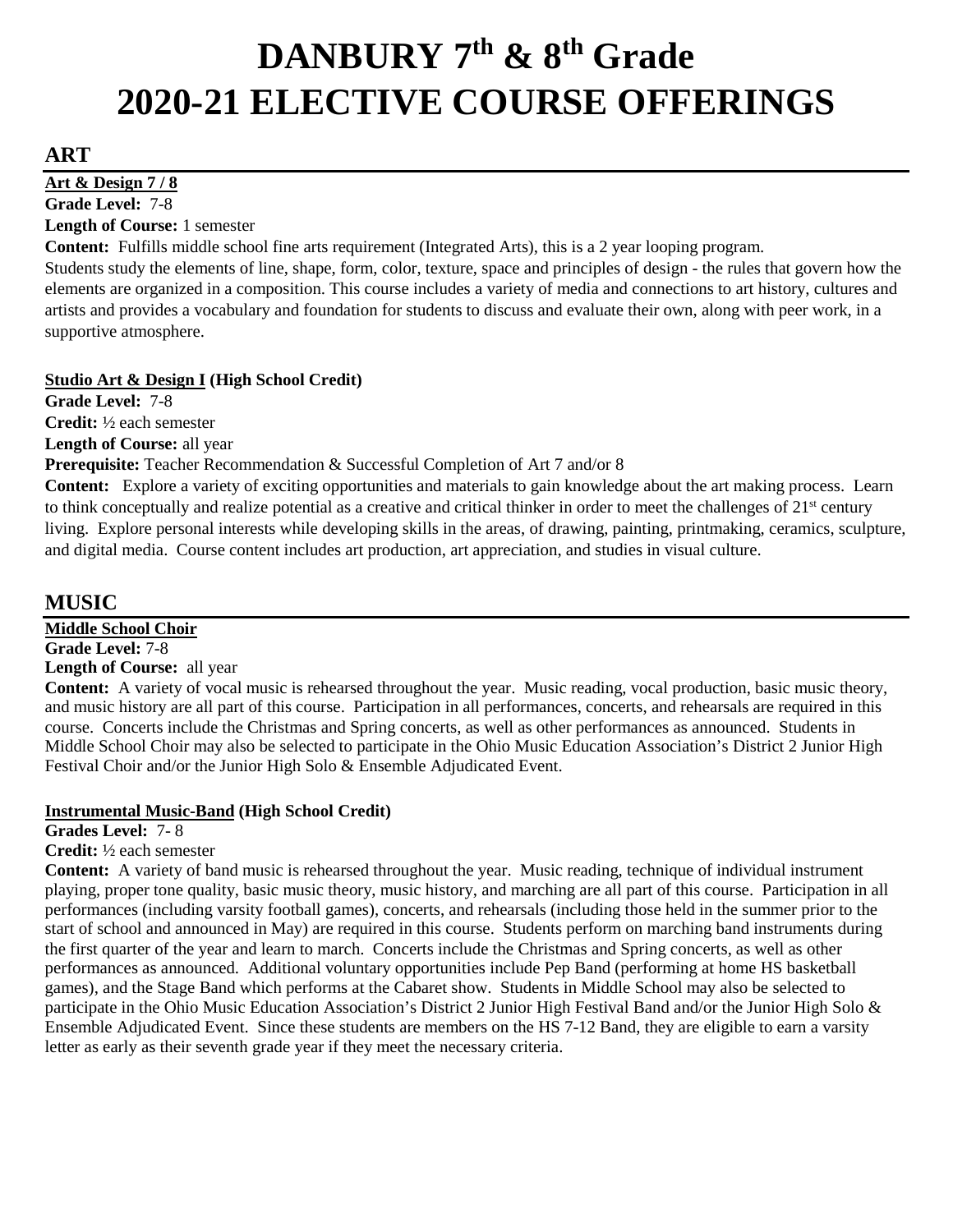## **TECHNOLOGY**

## **Computer 7 (Required and automatically put in student's schedule.)**

## **Grade Level:** 7

## **Length of Course:** 1 semester

**Content:** This is a continuation of skills presented in Computer 6. A large portion of this semester course is focused on appropriate and safe use of technology and utilization of Schoology, our school learning management system. Some of the additional topics included utilization of different options within Google Drive a review of keyboarding skills, basic computer usage and troubleshooting, writing for a digital audience, academic search and citation skills, exploration of several webbased presentation programs, and maintaining a positive digital footprint.

## **Computer 8 (Required and automatically put in student's schedule.)**

## **Grade Level:** 8

## **Length of Course:** 1 semester

**Content:** This is a continuation of skills presented in Computer 7. The focus this year is on utilization of technology in the students' academic and personal lives. Topics include use of spreadsheets, a keyboarding review, how to respond appropriately to online discussions, media literacy, and graphic design.

## **Computer Science PWA (formerly Computer Science 1)**

**Grade Level:** 7-8

**Length of Course:** 1 semester

**Content:** Ever wonder how webpages and animated games work? Explore and create simple webpages from scratch and code your own animations and games while learning about the basic functions of a computer and how programmers utilize the problem solving process to create the products we use every day.

## **Computer Science ADP (formerly Computer Science 2)**

**Grade Level:** 7-8

**Length of Course:** 1 semester

**Content:** Phone apps are everywhere. Create several apps while learning the process the programmers follow to create their end result. Then move on to programming external devices to flash, make noise and report information.

## **Lead IT**

**Grade Level:** 7-8

## **Length of Course:** 1 semester

**Content:** Do you love technology and helping others with their technology? With this class, you will continue to develop your knowledge and skills in both hardware and software. Once you have demonstrated your mastery in an area, you will help students and staff with creating, troubleshooting and/or repairing technology. Find the areas of technology you are interested in and work with others to create and maintain technology projects within the school. This is where you start to become part of Danbury's student tech team.

# **WORLD LANGUAGE**

## **Spanish 1 (High School Credit)**

## **Grade Level:** 8

**Prerequisite:** 8<sup>th</sup> Grade Students Only – must have a B average or higher in current English class and Principal approval **Credit:** ½ each semester

**Content:** This course introduces students to many aspects of Spanish language and Hispanic culture. Students will gain the foundational skills that will enable them to begin to speak, listen, read and write in basic Spanish. Additional emphasis will be placed on the development of 21st century technology skills and classroom-to-career connections.

# **ADDITIONAL ELECTIVES**

## **Improv I**

**Grade Level:** 7-8

**Length of Course:** 9 weeks

**Content:** Improv will be a high-spirited and energy course that explores what improv is and how it helps improve public speaking. Students learn how to be active listeners, work out differences among a team, be open to new ideas, and think on their feet. Students will work through a variety of scenes, create imaginary worlds, and re-enact their own version of popular shows.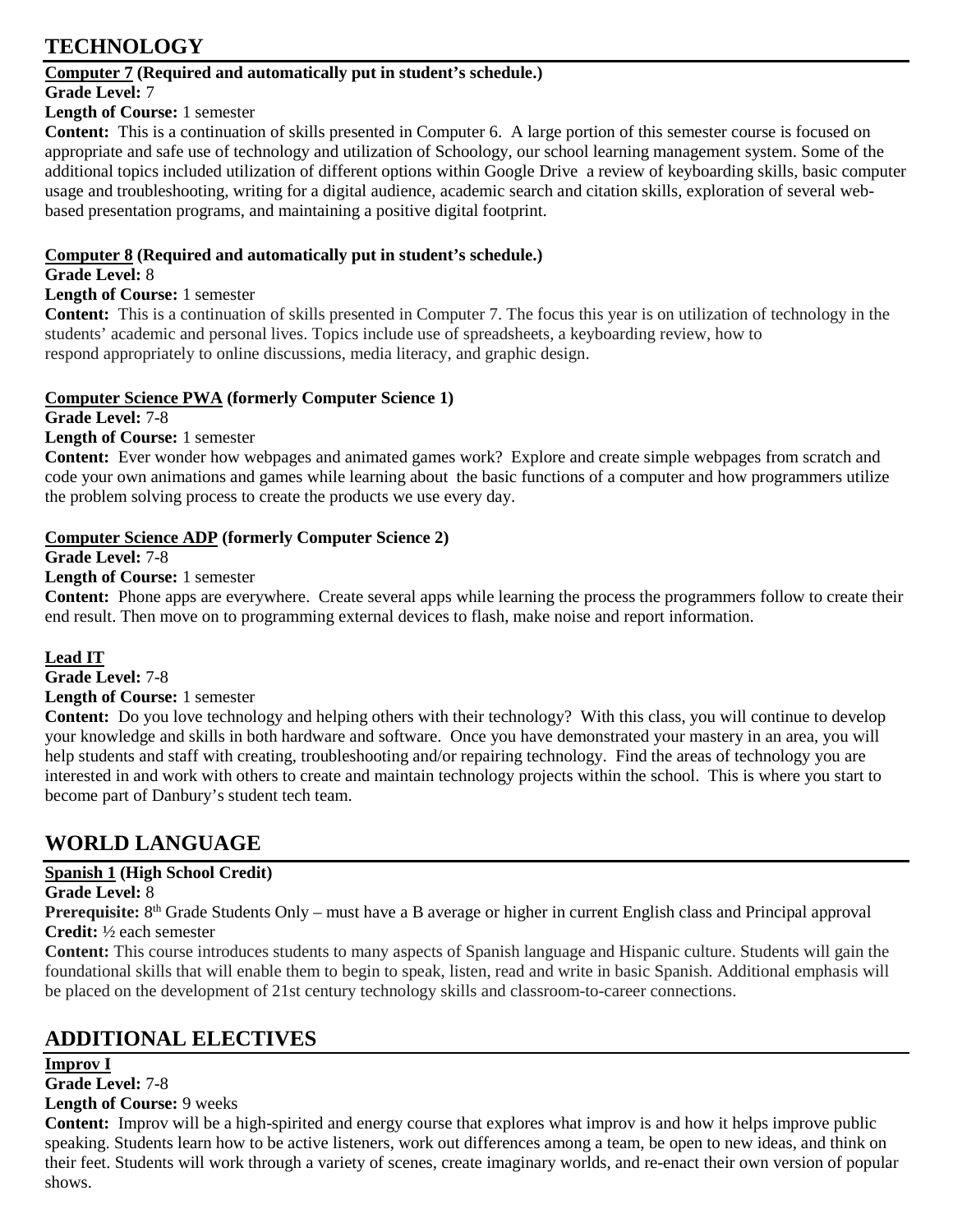## **Improv II**

\*Students do *not* need to take Improv I to take Improv II.

**Grade Level:** 7-8

**Length of Course:** 9 weeks

**Content:** Improv II explores the essential pillars of improv. Students will work through a variety of scenes and create imaginary worlds based upon selected settings and characters. This course will keep students on their toes and inject fun into the day!

**Author's Club Grade Level:** 7-8 **Length of Course:** 9 weeks

**Content:** Author's Club will focus on reading and writing. For reading, students will read Best-Selling Books. If a movie is available, students will be able to compare the two. In addition to this, students will be able to write short stories through a variety of formats, such as individual writing and team writing.

## **Intro to Anatomy & Physiology 1 / Intro to Anatomy & Physiology 2**

**Grade Level:** 7-8

**Length of Course:** 9 weeks (each part)

Content: Intro to Anatomy & Physiology is a 7<sup>th</sup>/8<sup>th</sup> grade laboratory-based course that investigates the structure and function of various organisms. The goal of this course is to prepare students with introductory skills necessary to be successful in future science classes in college and possible medical fields. Topics covered will include the basic organization of the body and major body systems of each organism. Students will engage in hands-on dissections, learning basic anatomical terminology and proper dissection techniques. Students will be responsible for proper use of lab equipment and demonstrate correct lab safety procedure at all times.

*Part 1 (9 weeks) will cover the basic dissection of the earthworm, clam, crayfish, and the grasshopper. Part 2 (9 weeks) will cover the basic dissection of the sea star, perch, and the frog. Successful completion of part 1 is a requirement to take part 2.* 

## **Logic and Strategy Games**

**Grade Level:** 7-8

**Length of Course:** 9 weeks

**Content:** This class will use board games and card games to help teach logical thought process and strategy. Students will learn more complex card games such as Pinochle, Bid Euchre, Rummy, and Canasta. Board games include but are not limited to chess, Risk, Blockus, and Sequence. Competition and social interaction are bonuses of this course.

## **Mental and Physical Wellness**

**Grade Level:** 7-8

## **Length of Course:** 9 weeks

**Content:** Mental and physical wellness will focus on helping students discover ways to develop better mental and physical health. Students will understand stress reduction techniques, participate in physical workouts doing yoga, and research and prepare healthy snacks and or meals.

## **Board Game Design**

**Grade Level:** 7-8

## **Length of Course:** 9 weeks

**Content:** Students during the first half of the class will play a variety of different style board games in order to gain a better background in board games through their evaluation and analyzation of game play and mechanics. During the second half of the class students will work individually or in groups design their own board games.

## **1980s Film Studies**

## **Grade Level:** 7-8

## **Length of Course:** 9 weeks

**Content:** Students will evaluate seven to eight of the most influential movies from the 1980s according to polls from the Danbury Local school staff and Mr. Wicks' selections of cult classic films. Students will analyze themes, story, character development, and other elements that make each one "great" and to conclude the course by presenting to the class which movie is the "Greatest 80s movie, ever?"